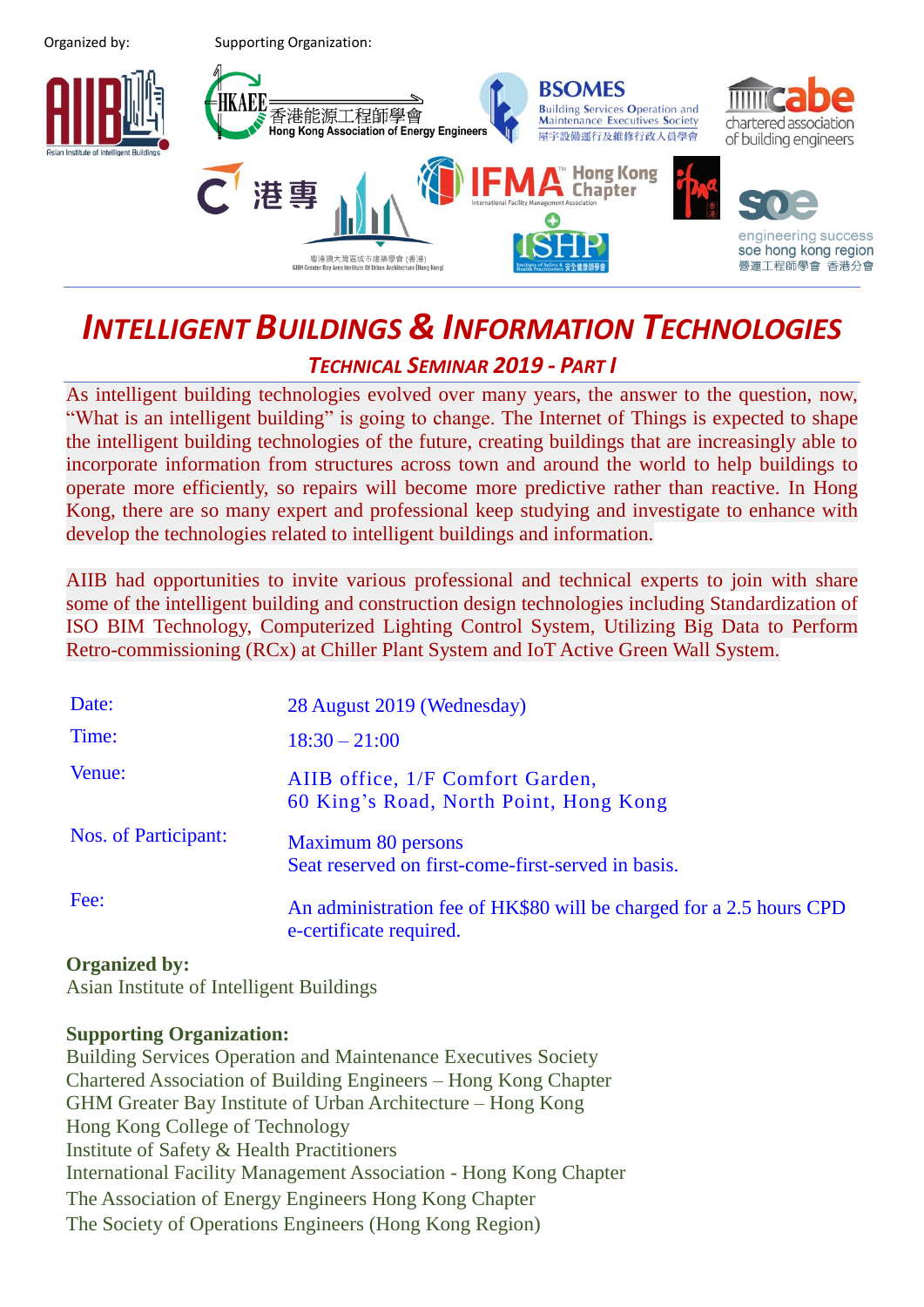

#### **Programme Highlights**

#### **1. ISO BIM Technology**

It is forecasted that by 2030, the global construction market will increase by 8 trillion US dollars compared with 2018, and the output of China's construction industry will increase by 2.1 trillion US dollars. In a time when China's construction industry is facing tremendous opportunities and significant changes regarding digitalization and other digital technological changes, the development and adoption of the UK BIM Level 2 (PAS1192) have been a critical step on the journey to build a digital world for the construction industry overall. Level 2 was a critical starting point for the UK sector development strategy to drive collaboration, integration, and digitalization. This UK national standard has significant meaning at high-level information management through-life for a built asset using the smarter BIM technology. This talk, through several case studies, demonstrates the use of an international standard and smarter BIM technology for is found to be essential not just to cut costs and to improve the productivity of designers, engineers, and operators, more importantly, to drive the readiness journey to a digital and smart City

#### **2. Computerized Lighting Control System**

During the last few years, lighting control has become a major element in intelligent buildings. Though there is little change in BEC 2018 regarding automatic lighting control requirements, demand of computerized lighting control system grows quickly. Not only private projects but also government projects are now specifying computerized lighting control system in tenders. Speakers would like to share about the "Computerized Lighting Control System" technology.

Key major contents:

- What is computerized lighting control system?
- Why clients want computerized lighting control system?
- Differences between computerized lighting control system and traditional lighting control?
- Architecture & schematic of computerized lighting control system
- Software and control functions
- Integration between computerized lighting control system and BMS

#### **3. Utilising Big Data to Perform RCx at Chiller Plant**

In line with the Smart City vision of the HKSAR Government, making use of innovation and technology in the built environment is the key to achieving sustainable development. Considering the air-conditioning (AC) system is one of the core parts of buildings, the market seeks to drive the green designs of AC systems through the use of advanced technologies. Since most of the buildings are equipped with building management systems (BMS), greater utilisation of BMS data is important to optimise the performance of chiller plant.

In order to analyse a huge amount of BMS data, big data analytical skills become the essential skill in today's digital age to investigate energy performance of chiller plant. In this presentation, the general approach of big data analytics for central chiller plants will be discussed.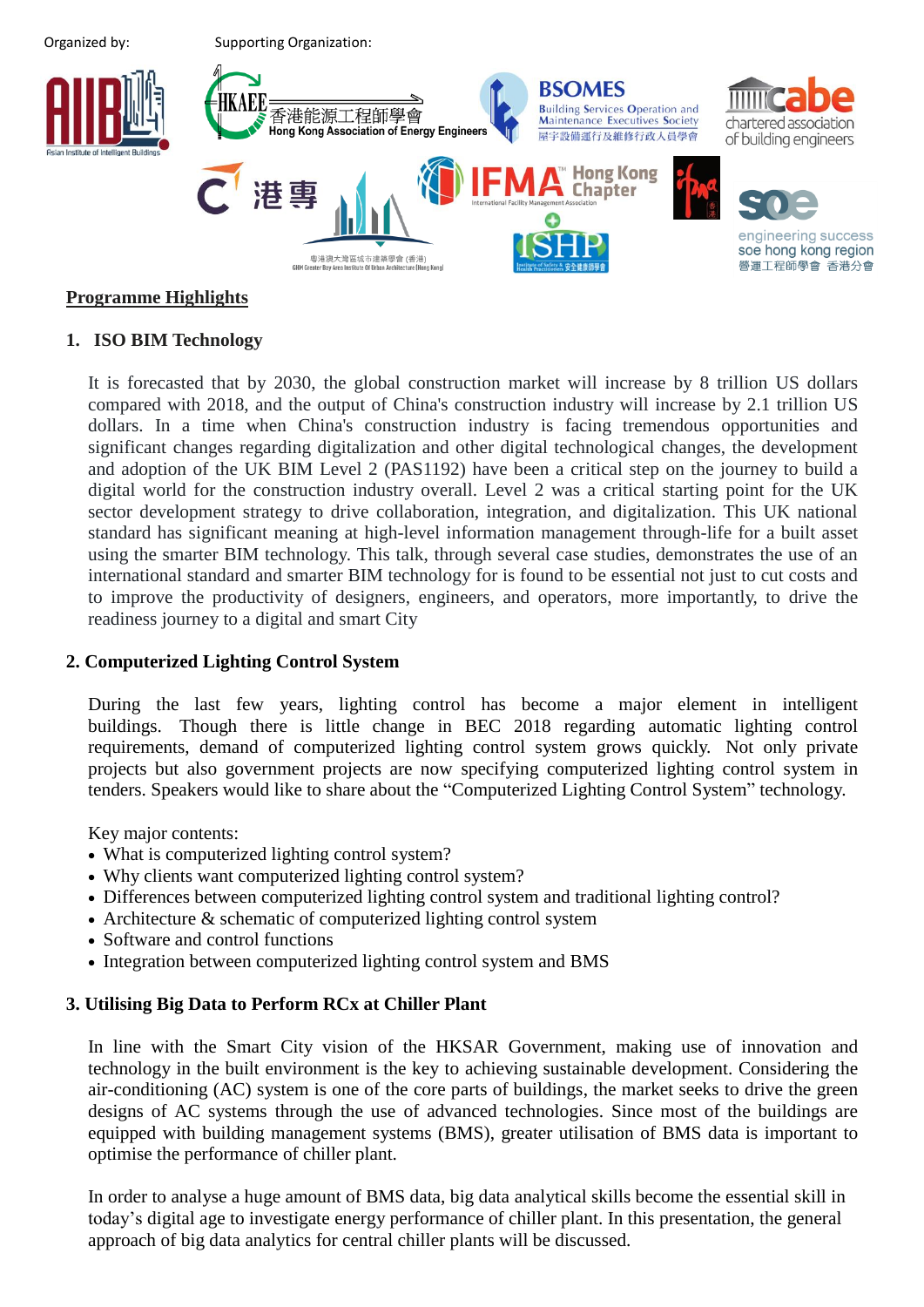

By using big data analytics, the common operation issues such as sensor fault, inefficient chiller plant performance can be identified. This presentation also provides the fundamental knowledge to develop chiller plant models using the actual BMS data. The developed models will be ultimately used for retro-commissioning, real-time chiller plant optimisation, and data visualisation.

Key major contents:

- How / why use big data to conduct RCx
- Automated Fault Detection and Diagnosis
- Dynamic Chiller Plant Optimization (A holistic approach on optimize chiller plant efficiency)
- Visualization for equipment & plant efficiency (On-going Commissioning tools/methods)

#### **4. InnoGreen IoT Active Greenwall (IAG) system**

The InnoGreen IoT Active Green wall (IAG) system is an innovative system which consists of the application of Green wall and ventilator which enables an Eco-friendly solution to reduce the negative impacts of indoor air pollution. It is an air purifying system that is scientifically proven to be able to effectively clean up air pollutants through a double filter of soil and plant roots. It can reduce air pollutants such as VOC & HCHO, Ammonia and PM2.5, and also produce cooling effect through green plate surface.

According to a study conducted by Environmental International in 2002, it showed that an average person in Hong Kong spends more than 85% of their time indoors. Long hours of exposure to indoor air pollutants may lead to wide range of adverse health impacts. Hence, it is essential that we find the way to improve the air quality of our surrounding

Key major contents:

- How the system operated?
- What kind of pollutants it can be removed?
- Principle of filtration and it's technology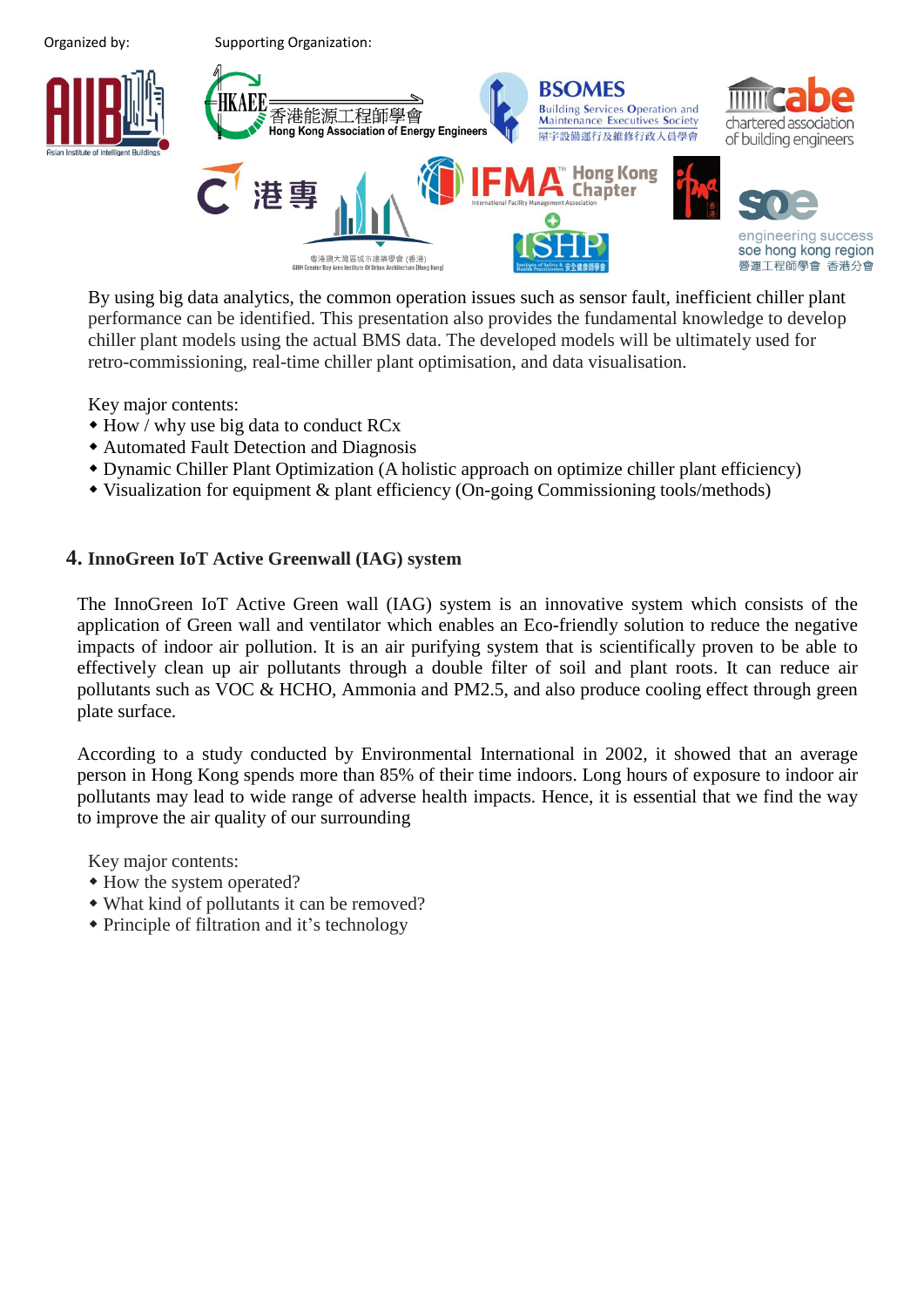Organized by: Supporting Organization:



## **Introduction of Speakers:**



### **Dr Ir Llewellyn Tang**

BSc (First Class Hons); PGCert; PhD; FHEA; MHKIE; MCIOB; FCInstCES Associate Professor in Building Information Modeling (BIM) Department of Real Estate and Construction, Faculty of Architecture, The University of Hong Kong

CCBM, BIM Certified tutor, Member of the BIM Assessment Panel (BIMAP) of CIC, Founding Director of Digital City infrastructure and Technology Innovation Laboratory (D-CiTi Lab). Former Head of Department of Architecture and Built Environment (2012-2017) at the University of Nottingham Ningbo China, Former Lecturer and Postdoctoral Researcher at the University of

Reading and Loughborough University respectively, Former Deputy Chairman for the Hong Kong Institution of Engineers (UK Chapter), Former member of Construction Excellence BIM Industry Task Group for the UK Government.



## **Mr. Patrick Yam**

LUTRON's National Sales Manager of China specializes in energy solutions. LUTRON indeed is a leading supplier of total light management system, focusing on integrated energy-saving solutions for control of both electrical and natural light. LUTRON offers intelligent shade system  $\&$  various control strategies to enhance occupants' well-being  $\&$  save energy for sustainable projects in commercial, hospitality and residential sectors. Patrick Yam has over 10-year of experiences in design and installation of energy-saving light management and automated shade systems for various projects, including both LEED and HKBEAM installations successfully commissioned in mainland China and Hong Kong. In 2009, Patrick Yam obtained his qualification of LEED Accredited Professional (LEED AP).



#### **Ir Franco Mok**

CEng, R.P.E., REA, MIMechE, MHKIE, MBSOMES, MAEE, BEAM Pro, CEM, CBCP Assistant Energy Services Manager at ATAL Building Services Engineering Ltd, specializes in energy saving solutions and retro-commissioning, achieving energy saving goals through multiple energy management strategies. With approximately 20 years of experience in optimizing energy consumption of air conditioning systems, chiller plant controls and energy monitoring systems. Franco has extensive background in energy consulting services ranging from energy assessment and audit to solution design and implementation. Franco strives for sustainable green building practices with the aim to achieve energy efficiency whenever possible.



**Mr. Alex Yeung** Founder and CEO of Bravo Linear Tech. He has in depth working experience with leading European green technology company for over 10 years



**Ms. Vivian Tam** BCom(Curtin) -MJXU-MNGMT, MESM. Assistant Marketing Manager at InnoGreen Environmental Limited.